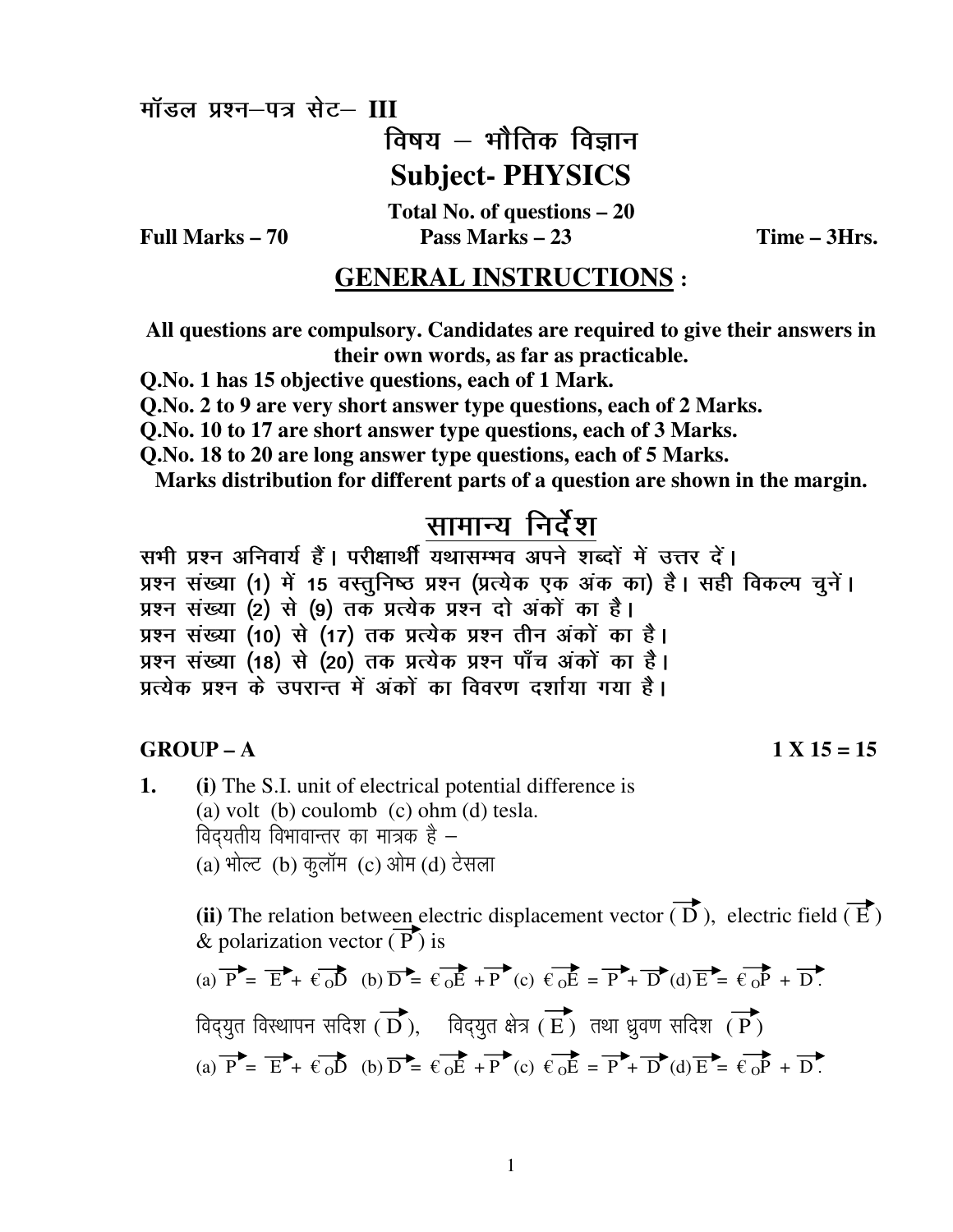**(iii)** The relation between electric potential (V), electric intensity (E) is given by

(a)  $dv = -Edr$  (b)  $E = dv \times dr$ (c)  $dv = -E^2 x dr$  (d)  $dr = -E x dv$ . Where terms having usual rotations. विदयतीय विभव (V), विदयुत क्षेत्र (E) के बीच का संबंध है। (a)  $dv = -Edr$  (b)  $E = dv \times dr$  (c)  $dv = -E^2 \times dr$  (d)  $dr = -E \times dv$ . जहाँ पदो के सामान्य अर्थ हैं।

**(iv)** Kirchoff's loop rule for electric networks is based on the principle of conservation of -

 (a) charge (b) mass (c) momentum (d) energy. जटिल परिपक्षों के लिए किर्क हॉल का पारा नियम निम्न में से किससे संरक्षण के नियम पर

आधारित है।<br>(a) आवेश (b) मात्रा (c) संवेग $\qquad$  (d) उर्जा

(v) The relation between current density  $(J)$ , conductivity  $(6)$  & electrical intensity (E) is

(a)  $J = 6/E$  (b)  $J = E/6$  (c)  $J = 6 E$  $^{2}$  E. धारा घनत्व (J), चालकता (6) तथा विद्युत क्षेत्र (E) के बीच का संबंध है। (a)  $J = 6/E$  (b)  $J = E/6$  (c)  $J = 6 E$  $^2$  E.

**(vi)** The dimensional formula of magnetic Flux is (a)  $[ML^{-2}T^{2}A$  $^{-1}$ ] (b)  $[M^{\circ}L^{-2}T^{2}A$  $\left[ L^{-1}T^{2}A^{-1}\right]$  (c)  $\left[ ML^{-1}T^{2}A^{-1}\right]$ (d)  $[ML^2T^2A^{-1}]$ चुम्बकीय फ्लक्स का विमिय सूत्र है। (a)  $[ML^{-2}T^{2}A$  $^{-1}$ ] (b)  $[M^{\circ}L^{-2}T^{2}A$  $^{-1}$ ] (c)  $[ML^{-1}T^2A^{-1}]$ (d)  $[ML^2T^{-2}A^{-1}]$ 

 **(vii)** Which of the following is not the application of eddy currents (a) Induction cooker (b) Magnetic brakes (c) Speedometer (d) A.C. generator. निम्न में से कौन भँवर धाराओं के अनप्रयोग से संबंधित नहीं है। (a) प्रेरण चल्हा (b) चम्बकीय अवरोद्यक (c) गति मापक यंत्र (d) विद्यत जनित्र

**(viii)** The relation b/w the amplitude of electric field vector (Eo) ; amplitude of magnetic field vector (Bo)  $\&$  velocity of light in air (c) is given by (a)  $C = E_0$  (b)  $C = E_0$  (c)  $C = E^2_0 B_0$  (d)  $C = E_0 B^2_0$ . Bo यदि किसी विद्युत चुम्बकीय तरंग में (Eo) विद्युत क्षेत्र का तीव्रता का आयाम (Bo) चुम्बकीय क्षेत्र की तीव्रता का आयाम तथा (c) प्रकाश का वेग, हो तो (a)  $C = E_0$  (b)  $C = E_0$  (c)  $C = E^2_0 B_0$  (d)  $C = E_0 B^2_0$ . Bo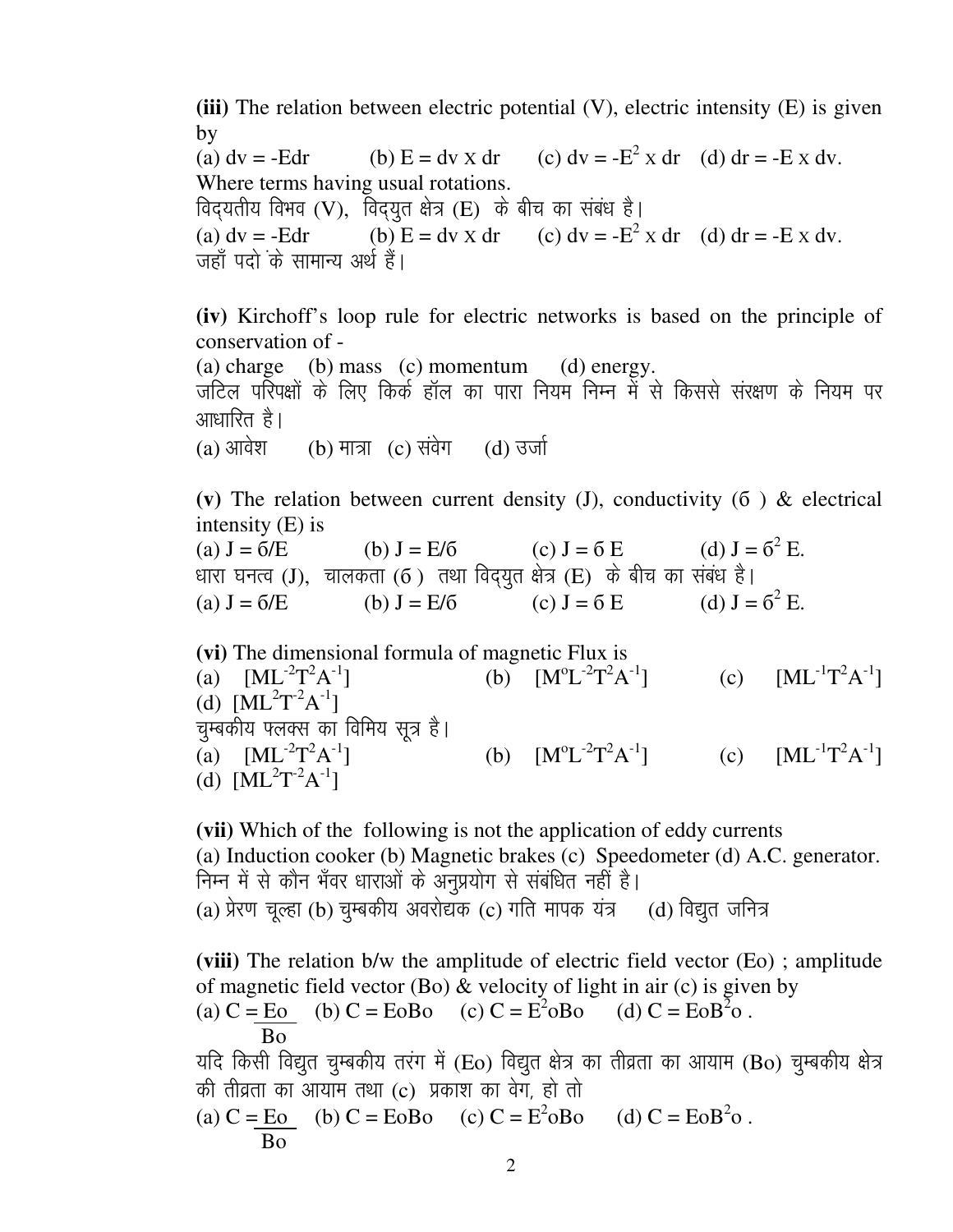(ix) The focal length of a plane mirror is  $(b)$  infinite  $(d)$  -ve.  $(a)$  zero  $(c) + ve$ किसी समतल दर्पण की फोकस दरी होती है। (a) शून्य (b) अनन्त (c) धनात्मक (d) ऋणात्मक

(x) A thin prism of  $6^{\circ}$  angle gives a deviation of  $3^{\circ}$ . The Refractive index of the material of the prism-(a)  $1.5$ (b)  $0.5$ (c)  $1.33$ (d)  $1.2$ किसी 6° के पतले प्रिज्म के द्वारा उत्पन्न कोणीय विचलन का मान 3° है। (a)  $1.5$  (b)  $0.5$  $(c) 1.33$ (d)  $1.2$ 

(xi) For a point source of light, Wave front can be (a) spherical (b) cylindrical (c) plane (d) elliptical. किसी बिन्दू प्रकाश स्त्रोत के द्वारा उत्पन्न तरंग्राग होता है।  $(a)$  गोलीय  $(b)$  बेलनकार  $(c)$  समतल  $(d)$  परावलयाकार

(xii) The threshold frequency of a metal is  $c_0$ . If a light of frequency  $4c_0$  is incident on metal, the maximum K.E. of ejected photo electron is (a)  $5/2$  hz<sub>0</sub> (b)  $3$ hz<sub>0</sub> (c)  $2hz_0$ (d)  $5hz<sub>0</sub>$ . किसी चालक सतह के लिये देहली आवृति ر $\epsilon$  है। यदि  $4\epsilon$ ु आवृति वाली एक प्रकाश किरण का इस सतह पर आपतन हो तो विमुक्त इलेक्ट्रोन की महत्तम गतिज उर्जा होगी। (a)  $5/2$  hz<sub>0</sub> (b)  $3$ hz<sub>0</sub>  $(c)$  2hz<sub>0</sub>  $(d)$  5hz<sub>0</sub> पदों के सामान्य अर्थ है।

(xiii) The nuclear radius is of the order of (a)  $10^{-10}$ m (c)  $10^{-15}$ m (d)  $10^{-19}$ m. (b)  $10^{6}$ m नाभिकीय त्रिज्या की कोटि होती है। (d)  $10^{-19}$  m. (a)  $10^{-10}$ m (b)  $10^{-6}$ m (c)  $10^{-15}$ m

(xiv) Zener diode functions in (a) Forward biased condition (b) reverse biased condition (c) both forward & reverse biased  $(d)$  none. जेनर डायोड (भंजक डायोड) निम्न में से किसी रिथति में कार्य करता है।  $(a)$  अग्र अभिन्त स्थिति (b) उत्क्रम अभिन्त स्थिति (d) इनमें से कोई नहीं (c) अग्र एवं उत्क्रम दोनो अभिन्त की स्थिति  $(xv)$  Which of the following gate(s) is/are universal gate

(c) NOT gate (a) NAND gate (b) NOR gate  $(d)$  both a & b. निम्न में से कौन सा गेट सार्वत्रिक है । (a) NAND gate (b) NOR gate (c) NOT gate  $(d)$   $(a)$   $\overline{d}$   $d$   $(b)$   $\overline{d}$  $\overline{d}$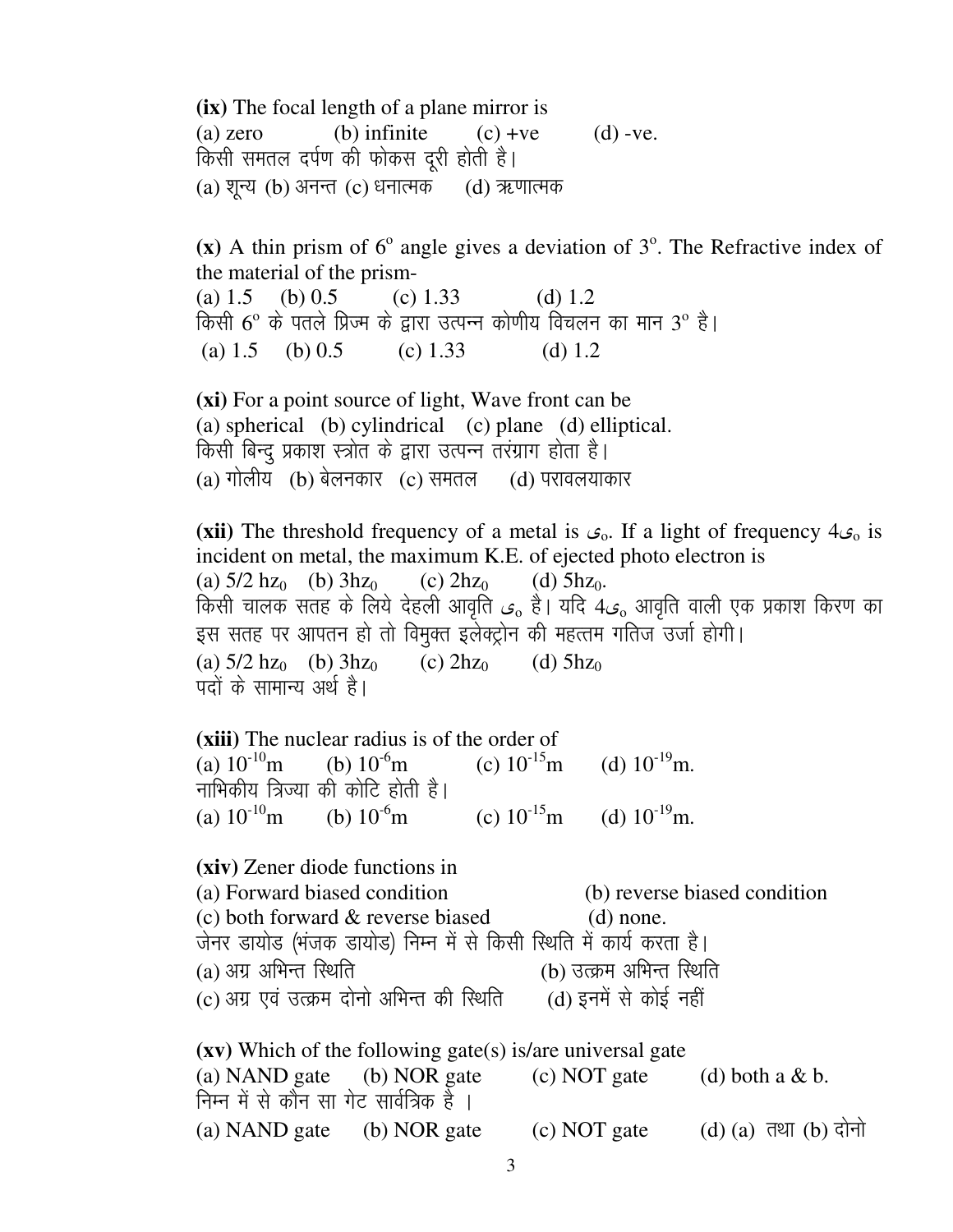## **GROUP B 2 X 8 = 16**

- **2.** Define electric potential. Write a formula for electric potential energy for a system of two point charges.  $(1+1)$ विद्ययुत विभव की परिभाषा दे। एक दो बिन्दु आवेशो के निकाय की विदयतीय स्थितिज उर्जा के लिए व्यजक लिखें।
- **3.** Define E.M.F of a cell ? Write a formula for current when no. of cells are in parallel. (1+1) विद्ययुत वाहक बल की परिभाषा दें । समान्तर क्रम में संयुक्त  $\pi$  सेलों के द्वारा उत्पन्न विदयुत धारा के लिए सूत्र लिखें।
- **4.** Define ferromagnetic substances & Give two examples.  $(1+\frac{1}{2}+\frac{1}{2})$ लौह चुम्बकीय पदार्थ की परिभाषा दें ? इनके दो उदाहरण दें।
- 5. Draw e.m. spectrum and arrange the waves in order of decreasing wavelength.

 $(1+1)$ 

विद्यतीय चुम्बकीय स्पेक्ट्रम का आरेख प्रस्तुत करें तथा तरंगों को घटते हुए तंरग दैर्ध्य क्रम में सज्जित करें।

6. Obtain the binding energy of a nitrogen nucleus  ${}^{14}_{7}N$  from the following data.

 $Mp = 1.00783u$  Mn = 1.00867u Mass of nucleus  $= 14.00307u$ Give your answer in Mev? (1+1) नाईट्रोजन नाभिक  ${}^{14}_{7}N$  के लिये बन्धन उर्जा की गणना निम्न आंकड़े के आधार पर करें।

 $Mp = 1.00783u$  $Mn = 1.00867u$ नाभिक की मात्रा =  $14.00307u$ अपने उत्तर को  $Mev$  में व्यक्त करें।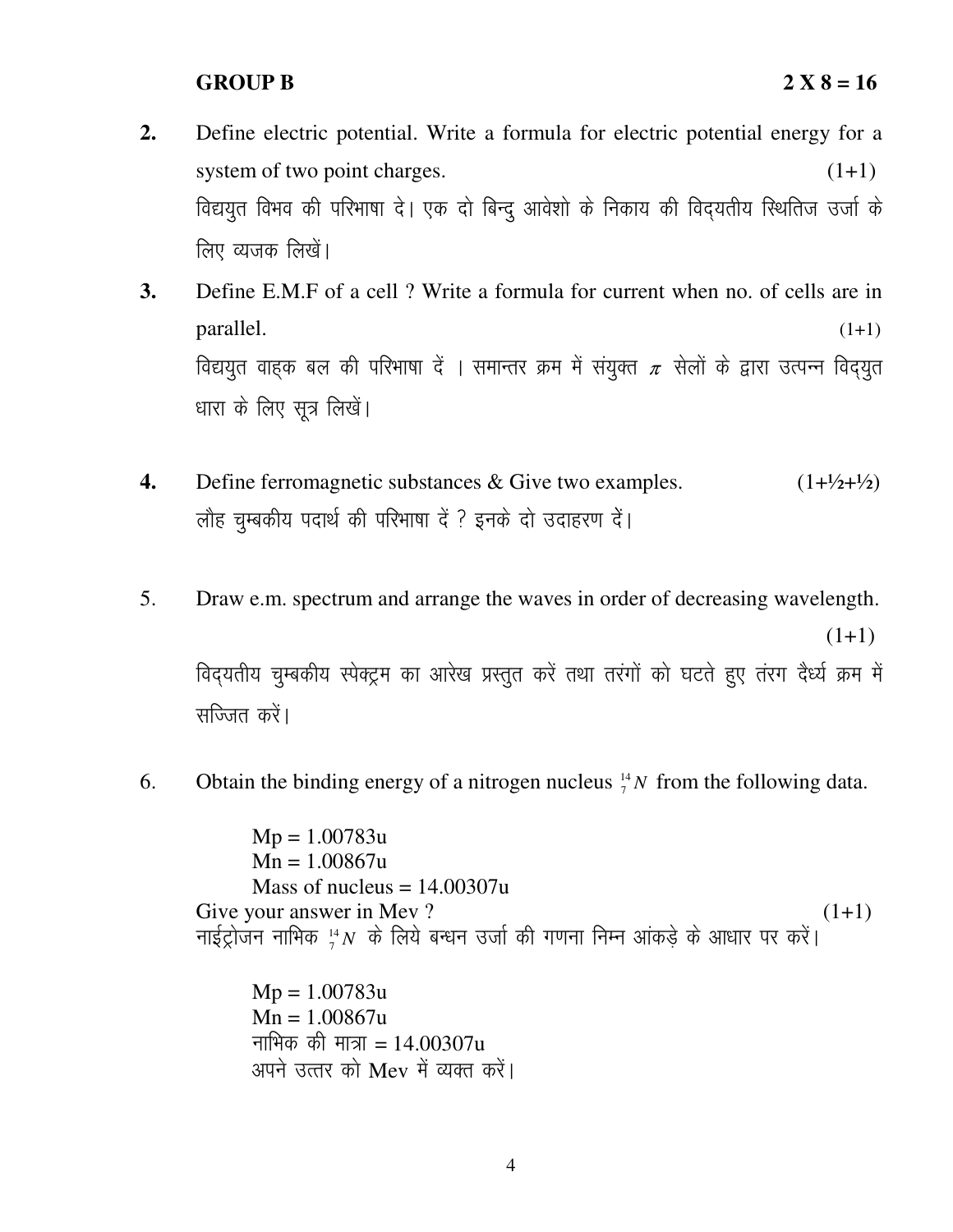- 7. What are isotones ? Give two examples.  $(1+\frac{1}{2}+\frac{1}{2})$ समन्यूट्रोनिक क्या है ? दो उदाहरण दें।
- 8. What is Lorenz force ? What will be the nature of path when a charged particle moves in uniform magnetic field.  $(1+1)$ लॉरेन्ज बल क्या है ? समरूप चुम्बकीय क्षेत्र में गतिमान आवेशित कंण के बिन्दुपथ की प्रकृति क्या होती है $\overline{3}$
- 9. Define analog  $\&$  digital signal. (1+1) अनुरूप संकेत तथा अंकिय संकेत की परिभाषा दें।

# **GROUP C 3 X 8 = 24**

- 
- **10.** What do you mean by equipotential surface ? Find the electric potential at any point due to an electric dipole.  $(1+2)$ ्<br>समविभवी सतह से आप क्या समझते है ? विदयतीय ध्रुव के कारण किसी बिन्दू पर विदयत विभव का मान ज्ञात करें।
- **11.** Define drift velocity ? Derive the relation between current & drift velocity.  $(1+2)$ संवहन वेग की परिभाषा दें। संवहन वेग तथा विद्युत धारा के बहच संबंध स्थापित करें।
- **12.** Why refraction of light takes place. The refraction index of glass is 1.5. What is the speed of light in glass ?

( Given  $C_0 = 3 \text{ X } 10^8 \text{ m/s}$  ) (1+2) प्रकाश का अपवर्तन क्यों होता है? यदि काँच का वर्त्तनांक 1.5 हो तो काँच में प्रकाश का वेग ज्ञात करें। निर्वात में प्रकाश का वेग = ( Given C $_{\mathrm{o}}$  = 3 X 10 $^{8}$  m/s )

**13.** What is polarization of light ? Establish the relation between Refractive index  $\&$  Brewster's angle ? (1+2) प्रकाश का ध्रुवण क्या है? माध्यम के वर्त्तनांक तथा ब्रूस्टर के कोण के बीच संबंध स्थापित करें।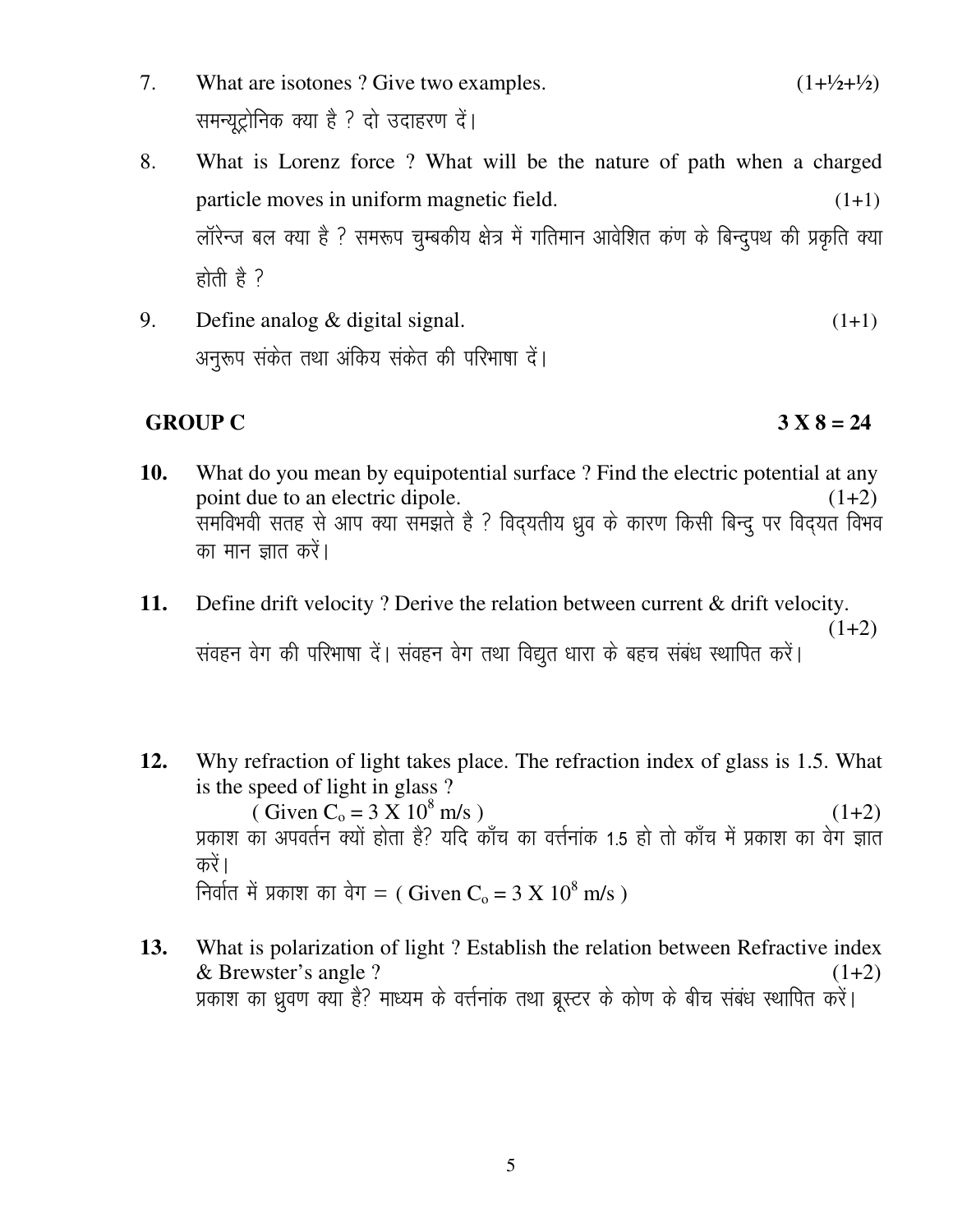- **14.** Obtain an expression for de-Broglie wavelength of an electron accelerated by a potential difference Ѵ.  $eV$ " is the unit of which physical quantity ? (1+2) विभवान्तर V के द्वारा त्वरित किसर इलेक्ट्रॉन के लिए डे॰स्रोयी के तरंग दैर्ध्य का मान ज्ञात करें किसी भौतिक राशि का माणक  $ev$  होता है।
- **15.** Define radioactivity.

A radioactive nucleus (A) decays as following.  $\beta^+$  and  $\alpha$  $A \longrightarrow A_1 \longrightarrow A_2$ If mass no. of  $A_2$  is 176 and atomic no. is 71, what are the mass no. of  $A_1 \& A_2$  (1+1+1) रेडियो धर्मिता की परिभाषा दें? एक रेडियो धर्मी नाभिक का क्षय निम्नवत है  $\beta^+$  and  $\alpha$ 

 $A \longrightarrow A_1 \longrightarrow A_2$ यदि  ${\rm A_2}$  ) की द्रव्यमान संख्या 176 तथा इसकी परमाणु संख्या 71 हो तो  ${\rm A_1}$  तथा  ${\rm A}$ की द्रव्यमान संख्या ज्ञात करें।

- **16.** Define n-type & p-type semiconductor. What is depletion layer & potential  $barrier$  ? (1+1+ $\frac{1}{2}$ + $\frac{1}{2}$ )  $n -$  टाइप तथा  $p -$  टाइप अर्द्धचालक की परिभाषा दें ? अवक्षय परत तथा विभव प्राचीर से क्या तात्पर्य है।
- **17.** Define ground wave, sky wave and space wave propagation.  $(1+1+1)$ भूतरग संचरण, व्योम तरंग संचरण तथा अंतरिक्ष तरंग संचरण की परिभाषा दें।

# **GROUP D 5 X 3 = 15**

**18.** (a) Find the torque acting on a bar magnet kept in a uniform magnetic field. (b) Define the magnetic elements of earth by drawing a diagram. (c) Distinguish between apparent dip  $\&$  true dip.  $(2\frac{1}{2}+1\frac{1}{2}+1)$ 

# OR

 What is a galvanometer ? Give a schematic diagram of moving coil galvanometer and explain its working with principle.  $(1+2+2)$  $\bar{a}$ ) समरूप चुम्बकीय क्षेत्र में अवस्थित किसी छड़ चुम्बक पर लगते हुए बल-आधूर्ण का मान ज्ञात करें।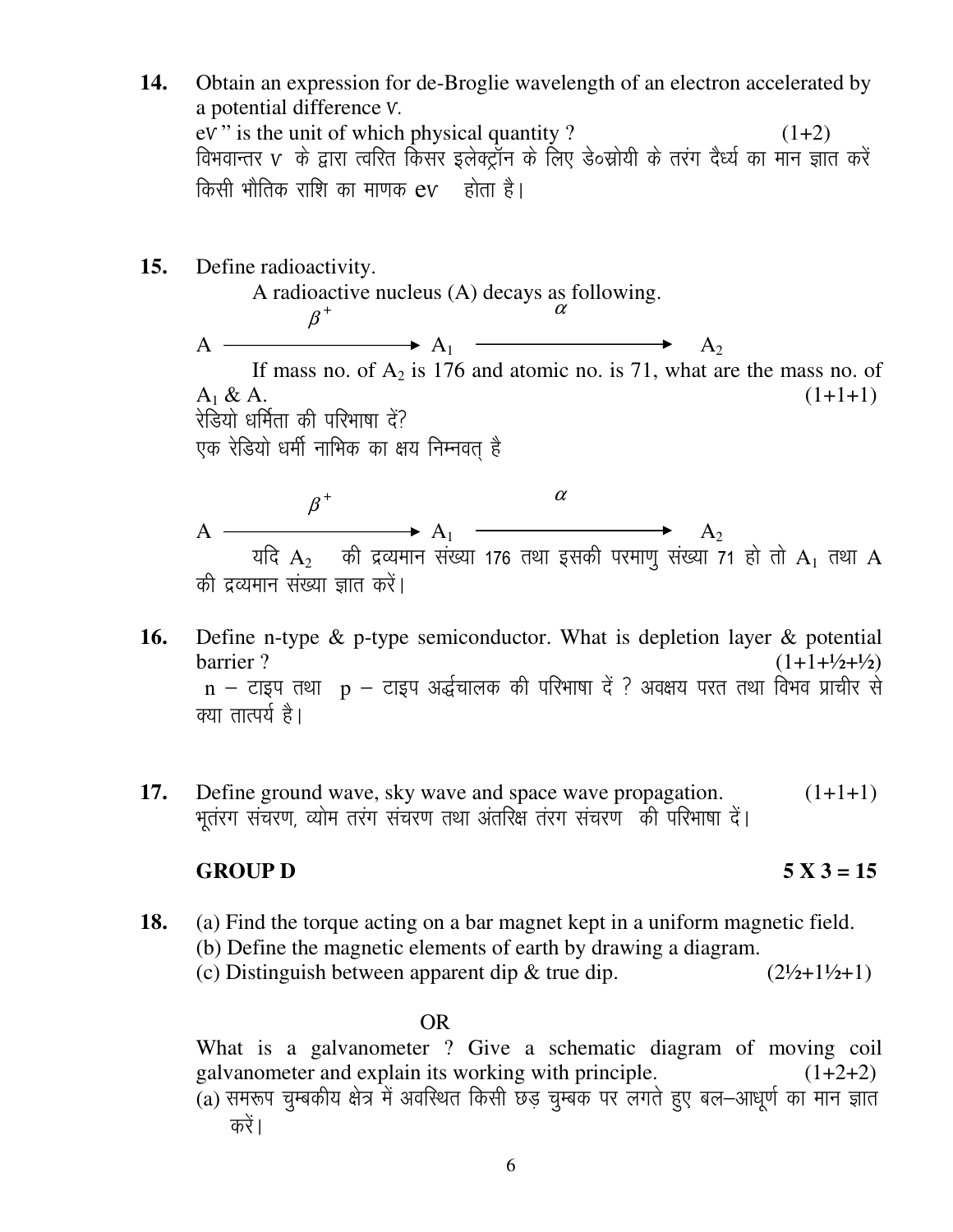(b) एक स्वच्छ आरेख के द्वारा दर्शाते हुए पार्थिव चुम्बकत्व के विभिन्न तत्वों की परिभाषा दें। (c) आभासी नमन कोण तथ शुद्ध नमन के बीच अन्तर बताएँ।

#### अथवा

धारामापी क्या है ? एक चल कण्डल धारा मापी का आरेख प्रस्तुत करें तथा सिद्धान्त सहित इसकी कार्य प्रणाली की व्याख्या करें।

19. (a) What is mutual induction ? Find an expression for mutual inductance between two coils?

(b) Show that the average power applied to a pure inductance in A.C. circuit, over a complete cycle is zero.  $(1+2+2)$ 

**OR** 

(a) Derive an expression for induced e.m.f. in a coil rotating in a uniform magnetic field.

(b) Show that in an A.C. circuit containing capacitor only, current leads e.m.f. by  $90^\circ$  $(2+3)$ 

(a) अन्योन्य प्रेरण क्या होता है ? दो कुण्डलीयों के बीच अन्योन्य प्रेरकत्व का मान ज्ञात करें।

(b) दर्शायें की एक पूर्ण तरंग चक्र में किसी आदर्श प्रेरकत्व में प्रत्यावर्ती धारा के औसत शक्ति क्षय का मान शून्य होती है।

#### अथवा

(a) समरूप चुम्बकीय क्षेत्र में घूर्णित किसी कुण्डली में प्रेरित विद्यत वाहक बल के लिए एक व्यजंक प्राप्त करें।

(b) दिखाये की केवल धारिता युक्त प्रत्यावर्ती धारा परिपथ में विद्यत वाहक बल से धारा का कलान्तर  $90^\circ$  अग्रतर होता है।

20. (a) Define prism  $\&$  write the condition for minimum deviation. (b) For refraction through a prism, derive the relation.

$$
\mu = \frac{\sin A + \delta m}{2}
$$
  
 
$$
\frac{2}{\sin A/2}
$$

Terms have usual meaning.

 $(1+1+3)$ 

OR.

- (a) Define interference of light.
- (b) Describe Young's double slit experiment. Derive an expression for fringe width in interference pattern.
- (c) What are the condition for interference?  $(1+3+1)$